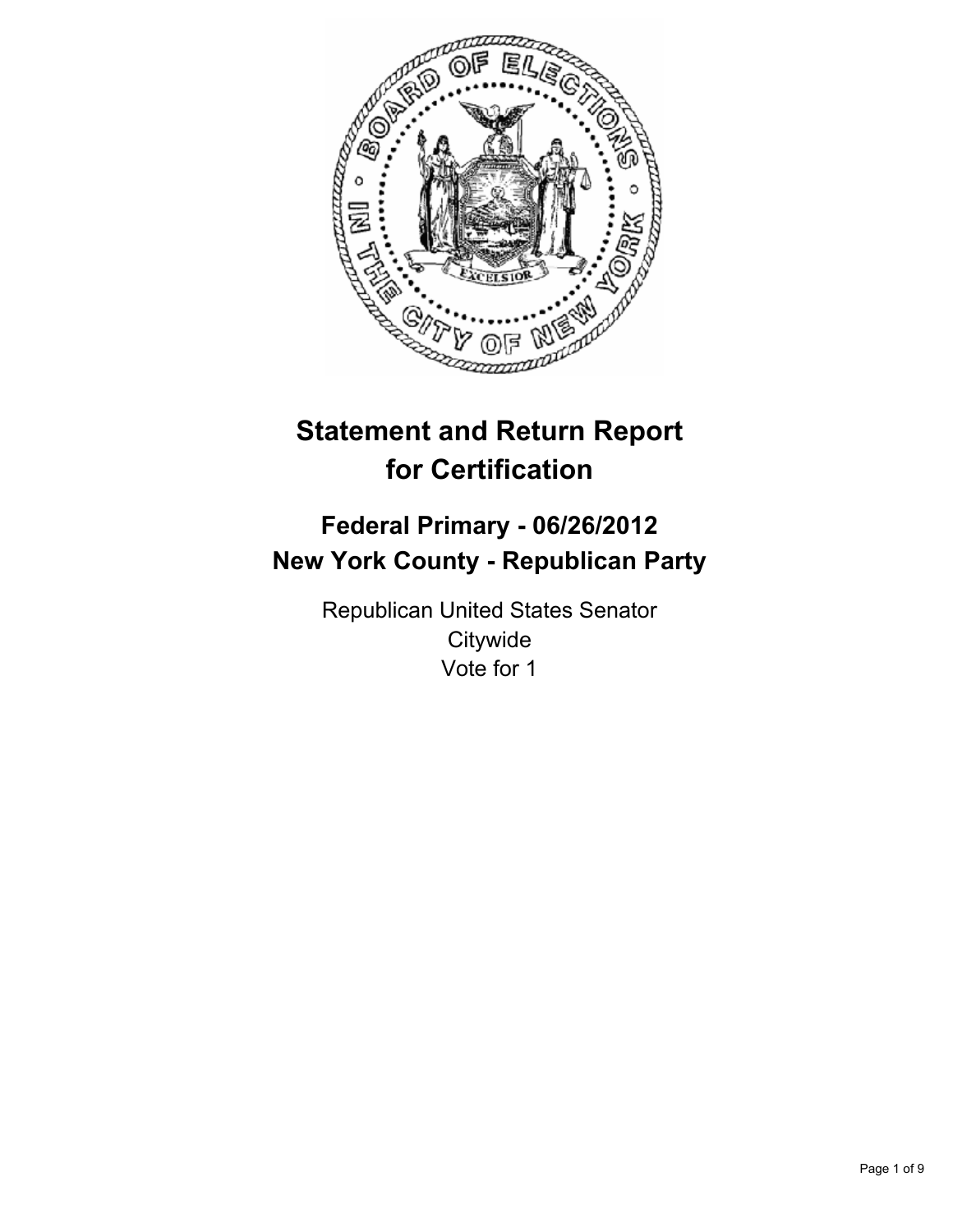

| <b>PUBLIC COUNTER</b>                                    | 224            |
|----------------------------------------------------------|----------------|
| <b>EMERGENCY</b>                                         | 0              |
| ABSENTEE/MILITARY                                        | 20             |
| <b>FEDERAL</b>                                           | 10             |
| <b>SPECIAL PRESIDENTIAL</b>                              | 0              |
| <b>AFFIDAVIT</b>                                         | 3              |
| <b>Total Ballots</b>                                     | 257            |
| Less - Inapplicable Federal/Special Presidential Ballots | $\Omega$       |
| <b>Total Applicable Ballots</b>                          | 257            |
| <b>WENDY LONG</b>                                        | 105            |
| <b>BOB TURNER</b>                                        | 117            |
| <b>GEORGE MARAGOS</b>                                    | 26             |
| <b>GRACE MENG (WRITE-IN)</b>                             | 1              |
| NEELESH SHAH (WRITE-IN)                                  | 1              |
| ROBERT STEPANEK (WRITE-IN)                               | 1              |
| RON PAUL (WRITE-IN)                                      | 1              |
| SARAN THRASHER (WRITE-IN)                                | 1              |
| UNATTRIBUTABLE WRITE-IN (WRITE-IN)                       | $\overline{2}$ |
| <b>Total Votes</b>                                       | 255            |
| Unrecorded                                               | 2              |

| <b>PUBLIC COUNTER</b>                                    | 427      |
|----------------------------------------------------------|----------|
| <b>EMERGENCY</b>                                         | 0        |
| ABSENTEE/MILITARY                                        | 22       |
| <b>FEDERAL</b>                                           | 23       |
| SPECIAL PRESIDENTIAL                                     | 0        |
| <b>AFFIDAVIT</b>                                         | 5        |
| <b>Total Ballots</b>                                     | 477      |
| Less - Inapplicable Federal/Special Presidential Ballots | $\Omega$ |
| <b>Total Applicable Ballots</b>                          | 477      |
| <b>WENDY LONG</b>                                        | 204      |
| <b>BOB TURNER</b>                                        | 223      |
| <b>GEORGE MARAGOS</b>                                    | 43       |
| BERGIN JAMES (WRITE-IN)                                  | 1        |
| DAVID GARLAND (WRITE-IN)                                 | 2        |
| KIRSTEN GILLIBRAND (WRITE-IN)                            | 1        |
| LORRAINE JOHNSON (WRITE-IN)                              | 1        |
| PRESIDENT OBAMA (WRITE-IN)                               | 1        |
| <b>Total Votes</b>                                       | 476      |
| Unrecorded                                               | 1        |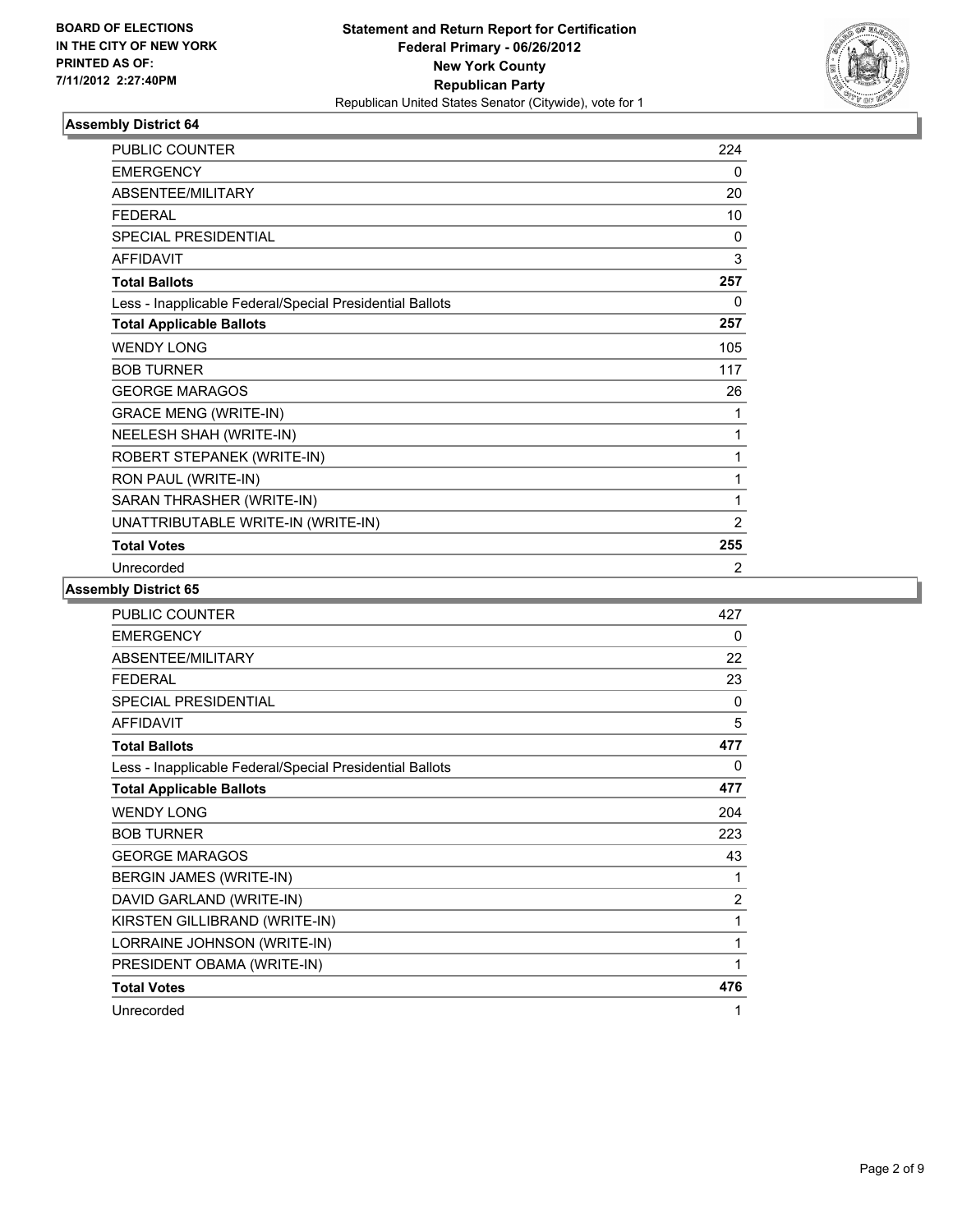

| <b>PUBLIC COUNTER</b>                                    | 176 |
|----------------------------------------------------------|-----|
| <b>EMERGENCY</b>                                         | 0   |
| ABSENTEE/MILITARY                                        | 12  |
| FEDERAL                                                  | 20  |
| SPECIAL PRESIDENTIAL                                     | 0   |
| AFFIDAVIT                                                | 3   |
| <b>Total Ballots</b>                                     | 211 |
| Less - Inapplicable Federal/Special Presidential Ballots | 0   |
| <b>Total Applicable Ballots</b>                          | 211 |
| <b>WENDY LONG</b>                                        | 93  |
| <b>BOB TURNER</b>                                        | 93  |
| <b>GEORGE MARAGOS</b>                                    | 24  |
| JEFFREY ROWLAND (WRITE-IN)                               | 1   |
| <b>Total Votes</b>                                       | 211 |

| <b>PUBLIC COUNTER</b>                                    | 288            |
|----------------------------------------------------------|----------------|
| <b>EMERGENCY</b>                                         | 0              |
| ABSENTEE/MILITARY                                        | 25             |
| <b>FEDERAL</b>                                           | 25             |
| <b>SPECIAL PRESIDENTIAL</b>                              | 0              |
| <b>AFFIDAVIT</b>                                         | 4              |
| <b>Total Ballots</b>                                     | 342            |
| Less - Inapplicable Federal/Special Presidential Ballots | 0              |
| <b>Total Applicable Ballots</b>                          | 342            |
| <b>WENDY LONG</b>                                        | 135            |
| <b>BOB TURNER</b>                                        | 170            |
| <b>GEORGE MARAGOS</b>                                    | 34             |
| AURAM SHAPIRO (WRITE-IN)                                 |                |
| <b>Total Votes</b>                                       | 340            |
| Unrecorded                                               | $\overline{2}$ |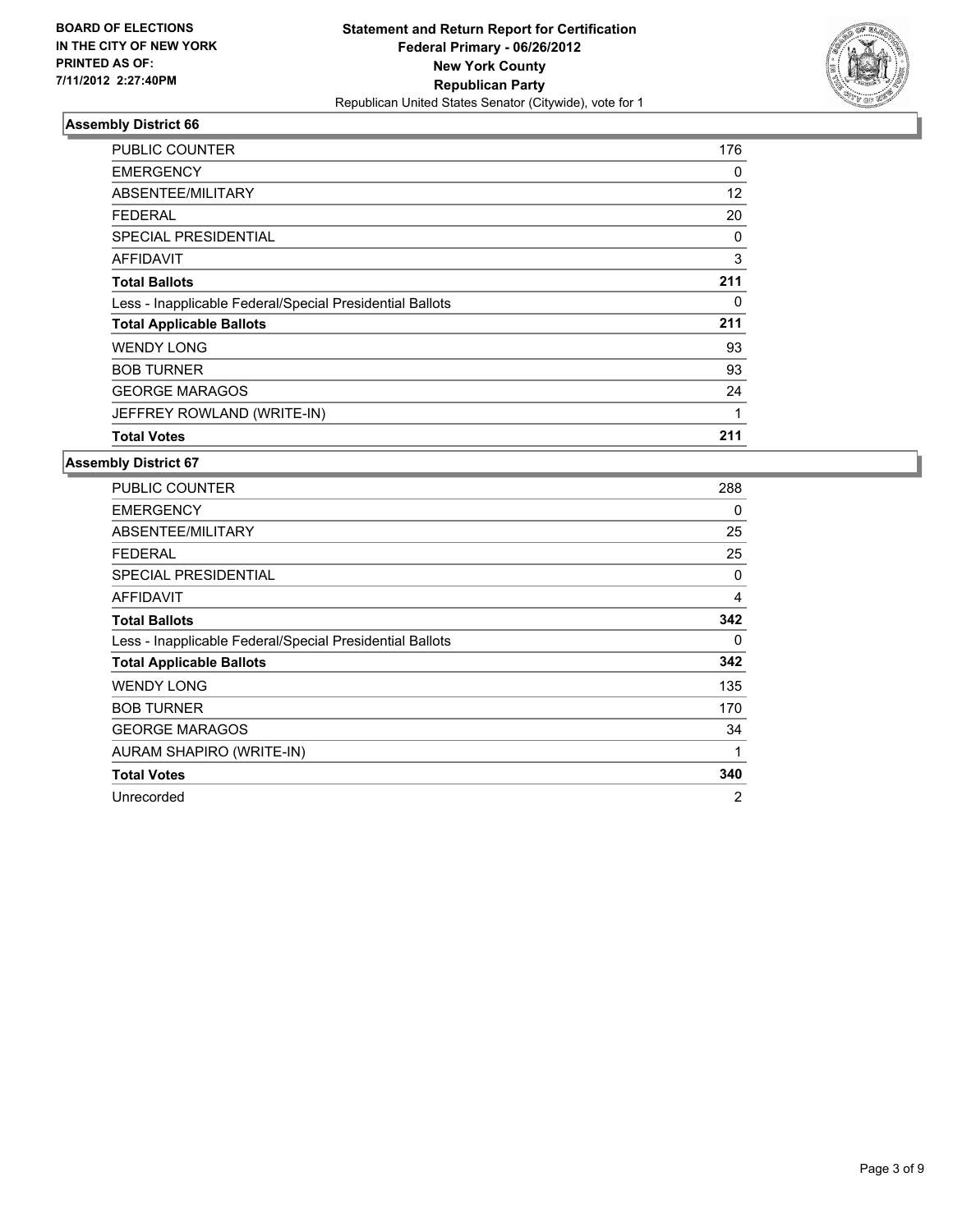

| <b>PUBLIC COUNTER</b>                                    | 88  |
|----------------------------------------------------------|-----|
| <b>EMERGENCY</b>                                         | 0   |
| ABSENTEE/MILITARY                                        | 20  |
| <b>FEDERAL</b>                                           | 5   |
| <b>SPECIAL PRESIDENTIAL</b>                              | 0   |
| <b>AFFIDAVIT</b>                                         | 1   |
| <b>Total Ballots</b>                                     | 114 |
| Less - Inapplicable Federal/Special Presidential Ballots | 0   |
| <b>Total Applicable Ballots</b>                          | 114 |
| <b>WENDY LONG</b>                                        | 48  |
| <b>BOB TURNER</b>                                        | 44  |
| <b>GEORGE MARAGOS</b>                                    | 11  |
| CHARLES B RANGEL (WRITE-IN)                              | 2   |
| ROBERT CANE (WRITE-IN)                                   | 1   |
| <b>Total Votes</b>                                       | 106 |
| Unrecorded                                               | 8   |

| PUBLIC COUNTER                                           | 134 |
|----------------------------------------------------------|-----|
| <b>EMERGENCY</b>                                         | 0   |
| <b>ABSENTEE/MILITARY</b>                                 | 20  |
| <b>FEDERAL</b>                                           | 12  |
| <b>SPECIAL PRESIDENTIAL</b>                              | 0   |
| <b>AFFIDAVIT</b>                                         | 1   |
| <b>Total Ballots</b>                                     | 167 |
| Less - Inapplicable Federal/Special Presidential Ballots | 0   |
| <b>Total Applicable Ballots</b>                          | 167 |
| <b>WENDY LONG</b>                                        | 67  |
| <b>BOB TURNER</b>                                        | 77  |
| <b>GEORGE MARAGOS</b>                                    | 14  |
| ADRIANO ESPAILLAT (WRITE-IN)                             | 1   |
| CHARLES B RANGEL (WRITE-IN)                              | 1   |
| REBECCA MARTIN WOODARD (WRITE-IN)                        | 1   |
| ROBERT DEPASQUALE (WRITE-IN)                             | 1   |
| <b>Total Votes</b>                                       | 162 |
| Unrecorded                                               | 5   |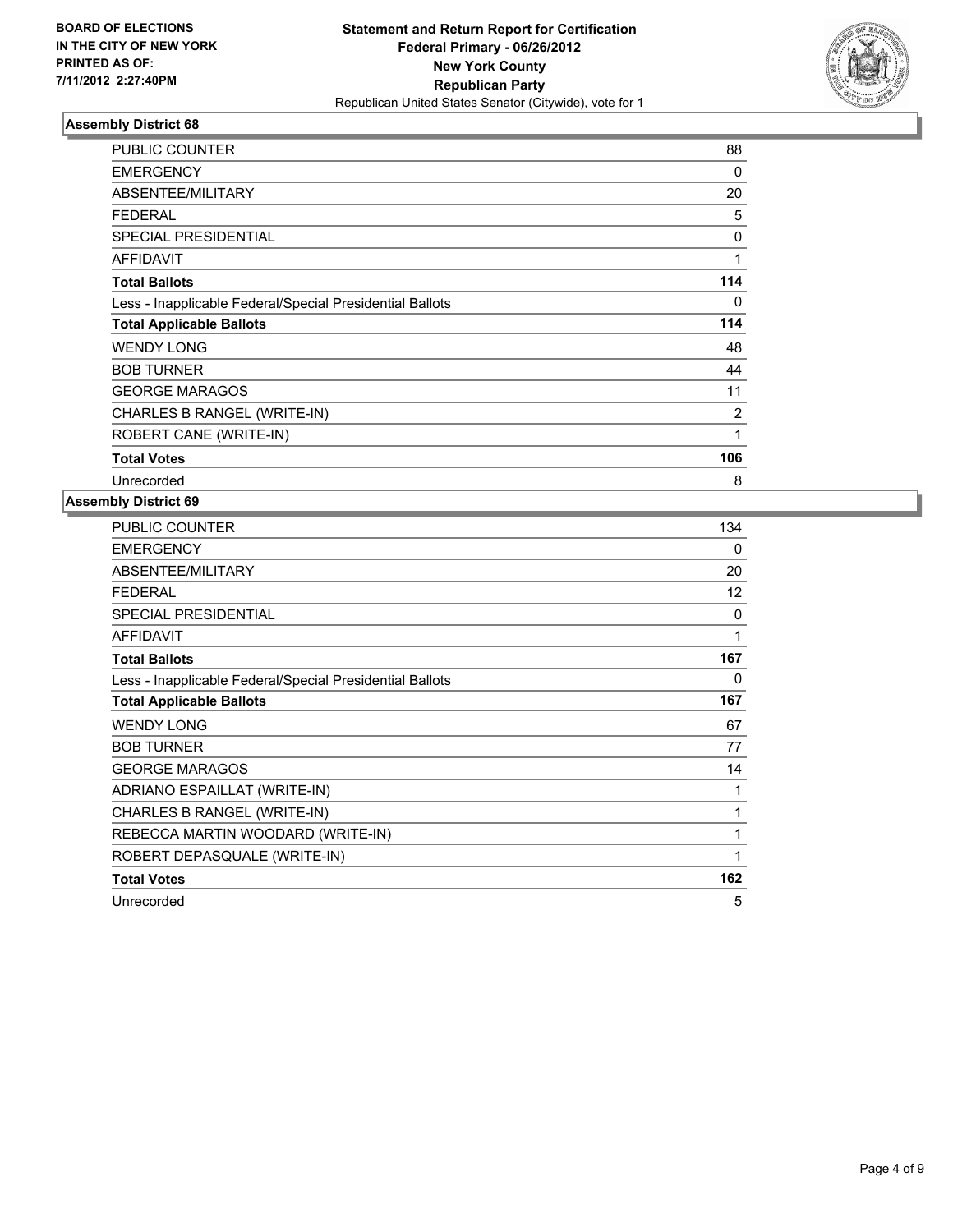

| PUBLIC COUNTER                                           | 42       |
|----------------------------------------------------------|----------|
| <b>EMERGENCY</b>                                         | $\Omega$ |
| <b>ABSENTEE/MILITARY</b>                                 | 13       |
| <b>FEDERAL</b>                                           | 1        |
| <b>SPECIAL PRESIDENTIAL</b>                              | 0        |
| <b>AFFIDAVIT</b>                                         | 1        |
| <b>Total Ballots</b>                                     | 57       |
| Less - Inapplicable Federal/Special Presidential Ballots | 0        |
| <b>Total Applicable Ballots</b>                          | 57       |
| <b>WENDY LONG</b>                                        | 19       |
| <b>BOB TURNER</b>                                        | 12       |
| <b>GEORGE MARAGOS</b>                                    | 15       |
| CHARLES B RANGEL (WRITE-IN)                              | 3        |
| HEATHER L TRARRANT (WRITE-IN)                            | 1        |
| JOHN CROSBY (WRITE-IN)                                   | 1        |
| LYLA ANN ROCKER (WRITE-IN)                               | 1        |
| UNATTRIBUTABLE WRITE-IN (WRITE-IN)                       | 1        |
| <b>Total Votes</b>                                       | 53       |
| Unrecorded                                               | 4        |

| <b>PUBLIC COUNTER</b>                                    | 108 |
|----------------------------------------------------------|-----|
| <b>EMERGENCY</b>                                         | 0   |
| ABSENTEE/MILITARY                                        | 19  |
| <b>FEDERAL</b>                                           | 9   |
| SPECIAL PRESIDENTIAL                                     | 0   |
| <b>AFFIDAVIT</b>                                         | 2   |
| <b>Total Ballots</b>                                     | 138 |
| Less - Inapplicable Federal/Special Presidential Ballots | 0   |
| <b>Total Applicable Ballots</b>                          | 138 |
| <b>WENDY LONG</b>                                        | 53  |
| <b>BOB TURNER</b>                                        | 55  |
| <b>GEORGE MARAGOS</b>                                    | 22  |
|                                                          |     |
| ADRIANO ESPAILLAT (WRITE-IN)                             | 3   |
| CHARLES B RANGEL (WRITE-IN)                              | 1   |
| <b>Total Votes</b>                                       | 134 |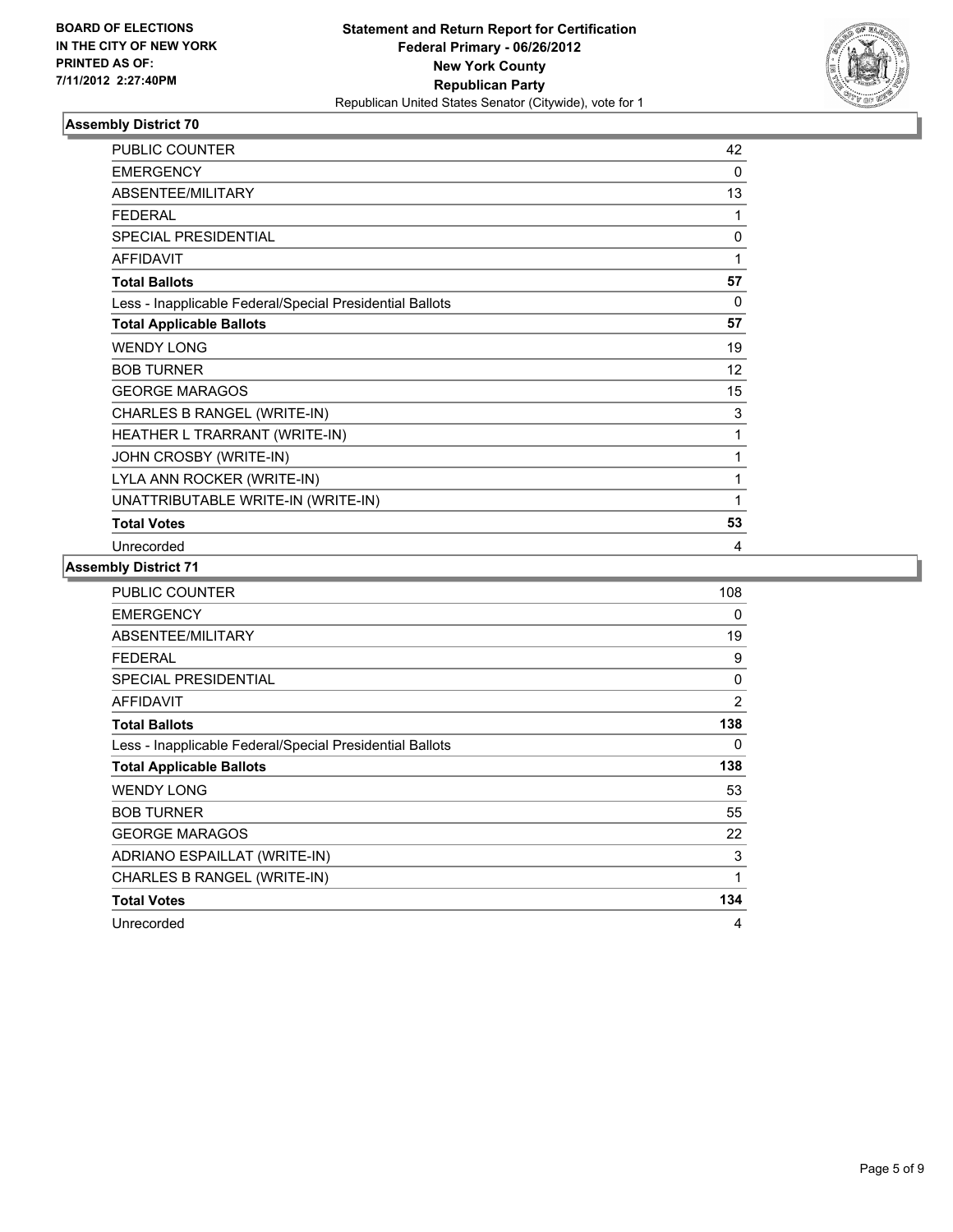

| <b>PUBLIC COUNTER</b>                                    | 57 |
|----------------------------------------------------------|----|
| <b>EMERGENCY</b>                                         | 0  |
| ABSENTEE/MILITARY                                        | 6  |
| FEDERAL                                                  | 4  |
| <b>SPECIAL PRESIDENTIAL</b>                              | 0  |
| <b>AFFIDAVIT</b>                                         | 1  |
| <b>Total Ballots</b>                                     | 68 |
| Less - Inapplicable Federal/Special Presidential Ballots | 0  |
| <b>Total Applicable Ballots</b>                          | 68 |
| <b>WENDY LONG</b>                                        | 23 |
| <b>BOB TURNER</b>                                        | 25 |
| <b>GEORGE MARAGOS</b>                                    | 16 |
| CHARLES B RANGEL (WRITE-IN)                              | 1  |
| <b>Total Votes</b>                                       | 65 |
| Unrecorded                                               | 3  |

| PUBLIC COUNTER                                           | 524 |
|----------------------------------------------------------|-----|
| <b>EMERGENCY</b>                                         | 0   |
| ABSENTEE/MILITARY                                        | 35  |
| <b>FEDERAL</b>                                           | 50  |
| <b>SPECIAL PRESIDENTIAL</b>                              | 0   |
| <b>AFFIDAVIT</b>                                         | 6   |
| <b>Total Ballots</b>                                     | 615 |
| Less - Inapplicable Federal/Special Presidential Ballots | 0   |
| <b>Total Applicable Ballots</b>                          | 615 |
| <b>WENDY LONG</b>                                        | 231 |
| <b>BOB TURNER</b>                                        | 315 |
| <b>GEORGE MARAGOS</b>                                    | 63  |
| <b>BOB TURNER (WRITE-IN)</b>                             | 1   |
| BRENT BELLAP (WRITE-IN)                                  | 1   |
| JOHN M HACKNEY (WRITE-IN)                                | 1   |
| UNATTRIBUTABLE WRITE-IN (WRITE-IN)                       | 1   |
| <b>Total Votes</b>                                       | 613 |
| Unrecorded                                               | 2   |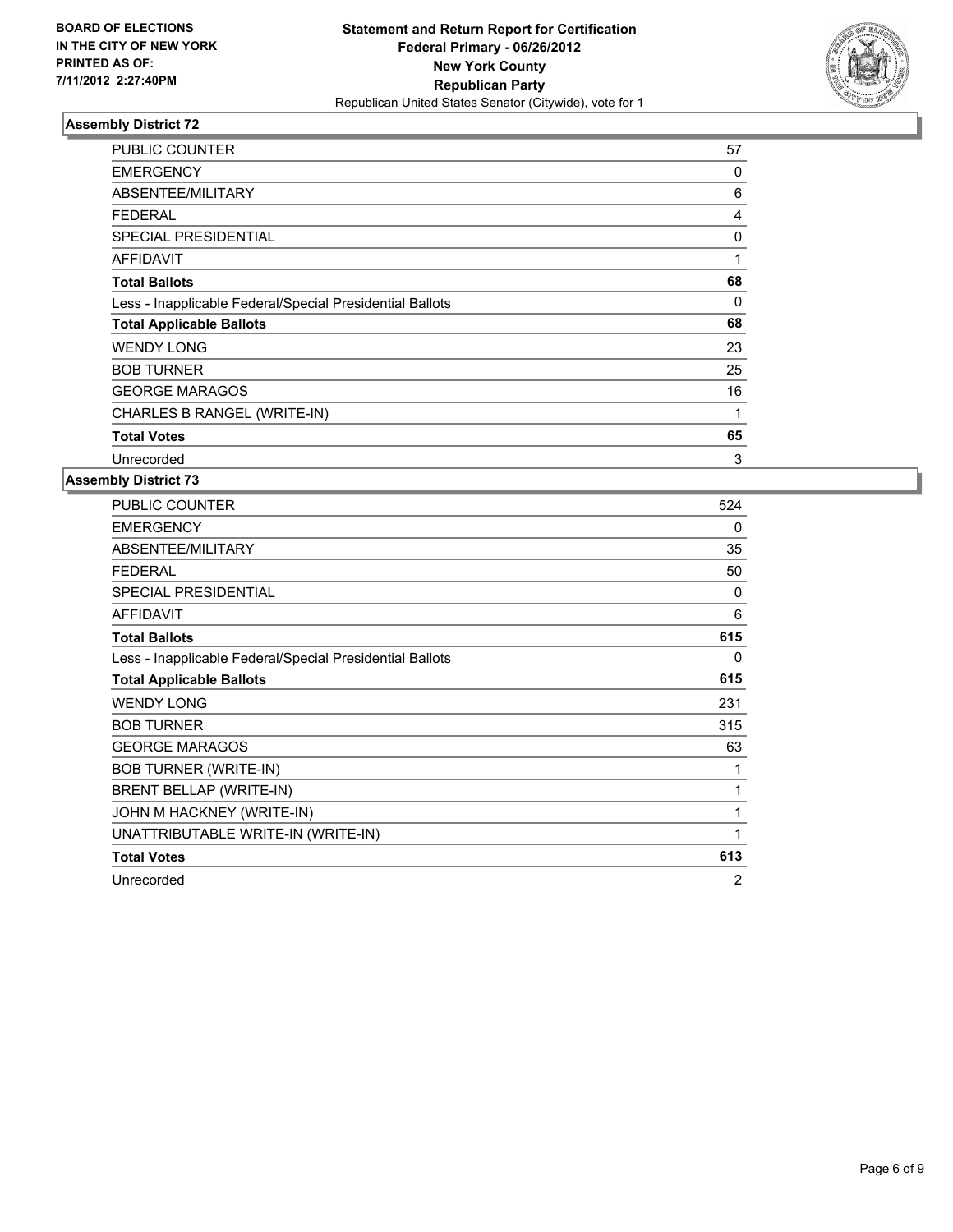

| <b>PUBLIC COUNTER</b>                                    | 354 |
|----------------------------------------------------------|-----|
| <b>EMERGENCY</b>                                         | 0   |
| ABSENTEE/MILITARY                                        | 25  |
| <b>FEDERAL</b>                                           | 10  |
| <b>SPECIAL PRESIDENTIAL</b>                              | 0   |
| <b>AFFIDAVIT</b>                                         | 3   |
| <b>Total Ballots</b>                                     | 392 |
| Less - Inapplicable Federal/Special Presidential Ballots | 0   |
| <b>Total Applicable Ballots</b>                          | 392 |
| <b>WENDY LONG</b>                                        | 166 |
| <b>BOB TURNER</b>                                        | 167 |
| <b>GEORGE MARAGOS</b>                                    | 52  |
| MICHAEL BLOOMBERG (WRITE-IN)                             | 1   |
| MICHAEL CRAFT (WRITE-IN)                                 | 1   |
| WILLIAM M JOHNSON (WRITE-IN)                             | 1   |
| <b>Total Votes</b>                                       | 388 |
| Unrecorded                                               | 4   |

| <b>PUBLIC COUNTER</b>                                    | 277 |
|----------------------------------------------------------|-----|
| <b>EMERGENCY</b>                                         | 1   |
| ABSENTEE/MILITARY                                        | 18  |
| FEDERAL                                                  | 30  |
| <b>SPECIAL PRESIDENTIAL</b>                              | 0   |
| <b>AFFIDAVIT</b>                                         | 8   |
| <b>Total Ballots</b>                                     | 334 |
| Less - Inapplicable Federal/Special Presidential Ballots | 0   |
| <b>Total Applicable Ballots</b>                          | 334 |
| <b>WENDY LONG</b>                                        | 147 |
| <b>BOB TURNER</b>                                        | 148 |
| <b>GEORGE MARAGOS</b>                                    | 32  |
| CARMIHAEL FARINELDA (WRITE-IN)                           | 1   |
| KIRSTEN GILLIBRAND (WRITE-IN)                            | 1   |
| ROBERT SCHREINER (WRITE-IN)                              | 1   |
| <b>Total Votes</b>                                       | 330 |
| Unrecorded                                               | 4   |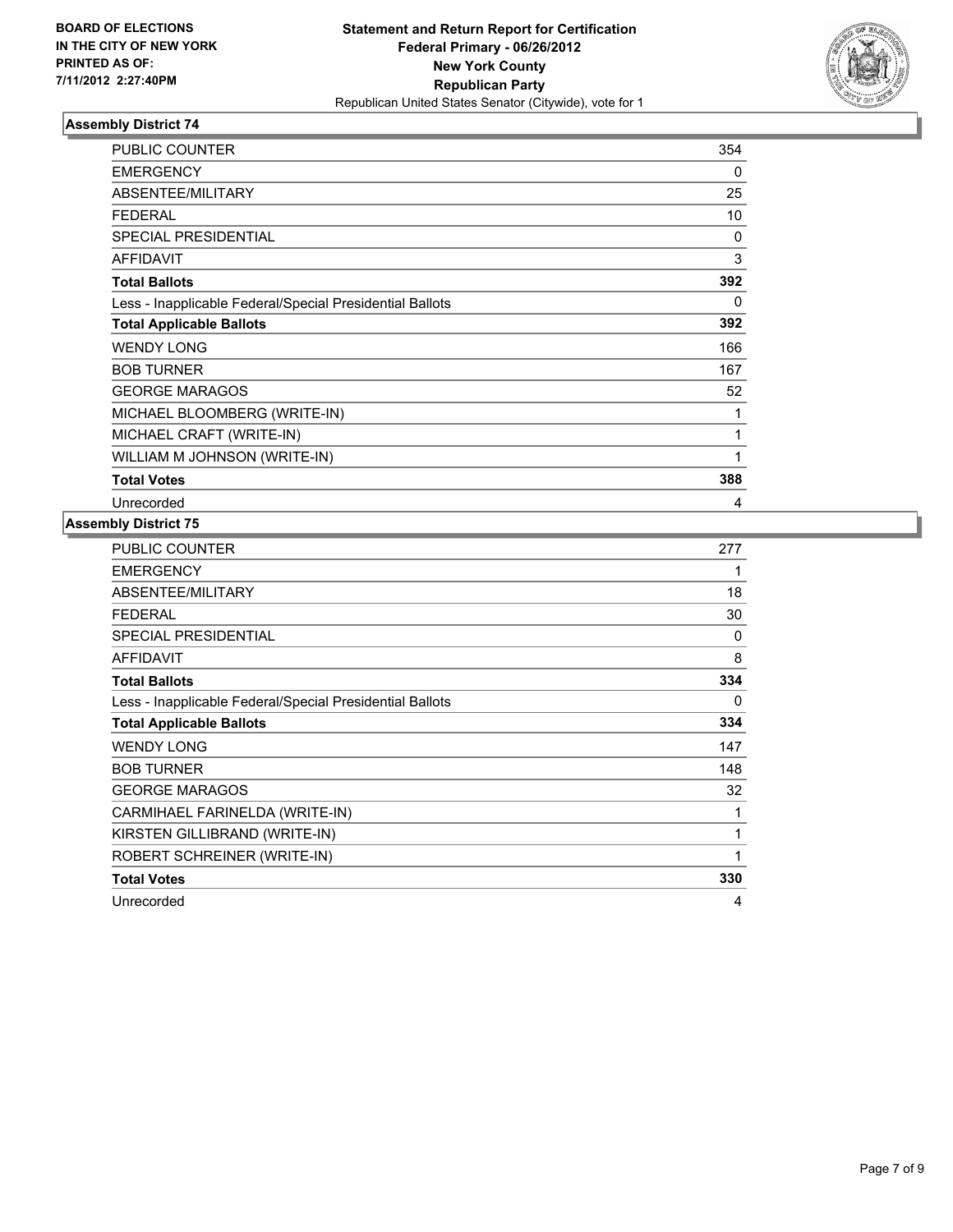## **Statement and Return Report for Certification Federal Primary - 06/26/2012 New York County Republican Party** Republican United States Senator (Citywide), vote for 1



#### **Total for Republican United States Senator (Citywide) - New York County**

| <b>PUBLIC COUNTER</b>                                    | 2,699 |
|----------------------------------------------------------|-------|
| <b>EMERGENCY</b>                                         | 1     |
| ABSENTEE/MILITARY                                        | 235   |
| FEDERAL                                                  | 199   |
| <b>SPECIAL PRESIDENTIAL</b>                              | 0     |
| <b>AFFIDAVIT</b>                                         | 38    |
| <b>Total Ballots</b>                                     | 3,172 |
| Less - Inapplicable Federal/Special Presidential Ballots | 0     |
| <b>Total Applicable Ballots</b>                          | 3,172 |
| <b>WENDY LONG</b>                                        | 1,291 |
| <b>BOB TURNER</b>                                        | 1,446 |
| <b>GEORGE MARAGOS</b>                                    | 352   |
| ADRIANO ESPAILLAT (WRITE-IN)                             | 4     |
| AURAM SHAPIRO (WRITE-IN)                                 | 1     |
| BERGIN JAMES (WRITE-IN)                                  | 1     |
| <b>BOB TURNER (WRITE-IN)</b>                             | 1     |
| BRENT BELLAP (WRITE-IN)                                  | 1     |
| CARMIHAEL FARINELDA (WRITE-IN)                           | 1     |
| CHARLES B RANGEL (WRITE-IN)                              | 8     |
| DAVID GARLAND (WRITE-IN)                                 | 2     |
| <b>GRACE MENG (WRITE-IN)</b>                             | 1     |
| HEATHER L TRARRANT (WRITE-IN)                            | 1     |
| JEFFREY ROWLAND (WRITE-IN)                               | 1     |
| JOHN CROSBY (WRITE-IN)                                   | 1     |
| JOHN M HACKNEY (WRITE-IN)                                | 1     |
| KIRSTEN GILLIBRAND (WRITE-IN)                            | 2     |
| LORRAINE JOHNSON (WRITE-IN)                              | 1     |
| LYLA ANN ROCKER (WRITE-IN)                               | 1     |
| MICHAEL BLOOMBERG (WRITE-IN)                             | 1     |
| MICHAEL CRAFT (WRITE-IN)                                 | 1     |
| NEELESH SHAH (WRITE-IN)                                  | 1     |
| PRESIDENT OBAMA (WRITE-IN)                               | 1     |
| REBECCA MARTIN WOODARD (WRITE-IN)                        | 1     |
| ROBERT CANE (WRITE-IN)                                   | 1     |
| ROBERT DEPASQUALE (WRITE-IN)                             | 1     |
| ROBERT SCHREINER (WRITE-IN)                              | 1     |
| ROBERT STEPANEK (WRITE-IN)                               | 1     |
| RON PAUL (WRITE-IN)                                      | 1     |
| SARAN THRASHER (WRITE-IN)                                | 1     |
| UNATTRIBUTABLE WRITE-IN (WRITE-IN)                       | 4     |
| WILLIAM M JOHNSON (WRITE-IN)                             | 1     |
| <b>Total Votes</b>                                       | 3,133 |
| Unrecorded                                               | 39    |